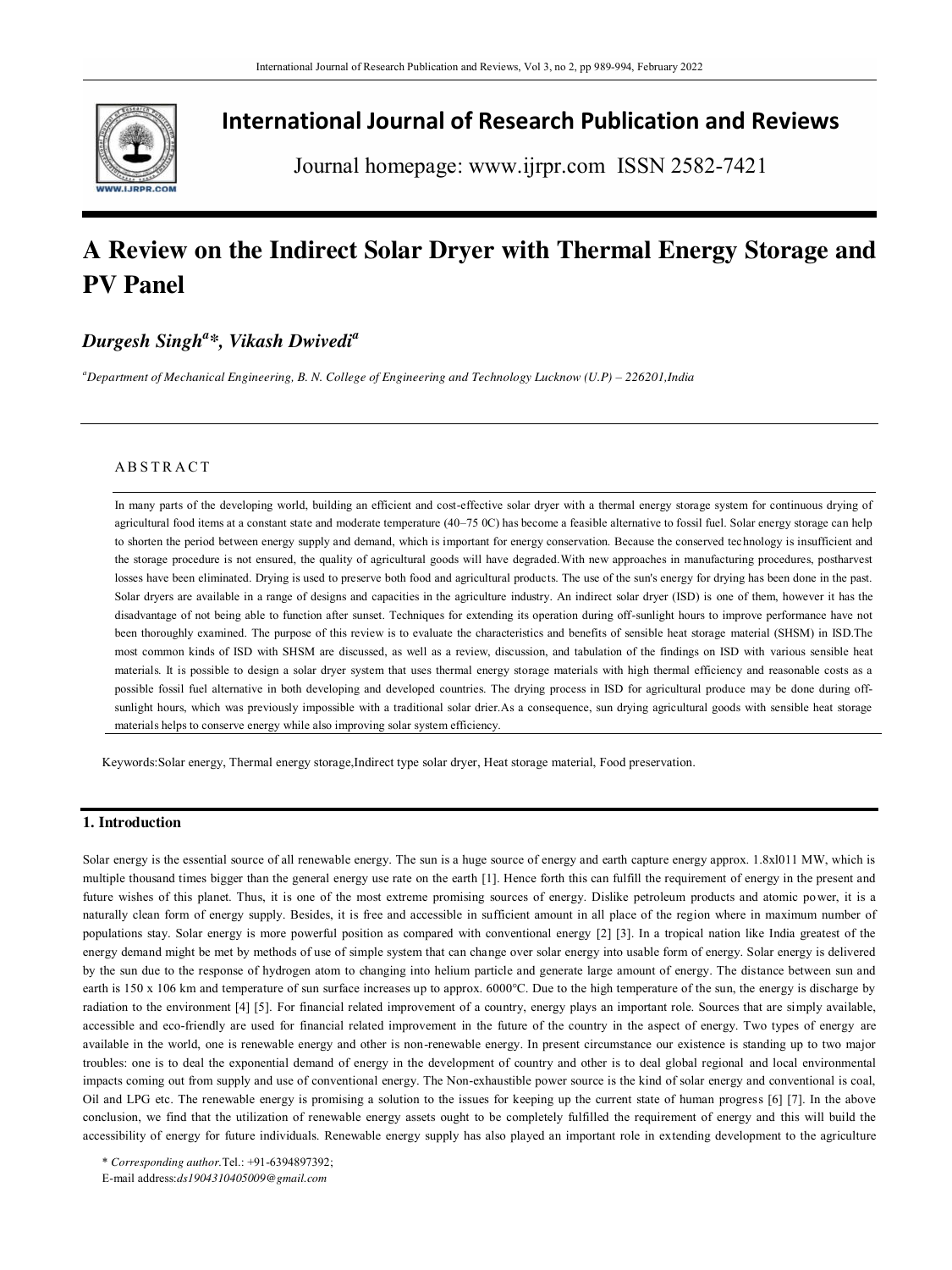technology in developing countries to extend their productivity [8-11]. The power production in view of different assorted kind of essentialness in India up to 31 April 2021 is given by following the pie chart and table 1:



**Fig.1-** Electricity production in India [2]



**Fig. 2-** Electricity productions in India by renewable energy [3]

|  | <b>Table1-</b> Power production in India [2,3] |  |  |
|--|------------------------------------------------|--|--|
|  |                                                |  |  |

| $1000$ production in manufactor |           |            |  |  |  |  |
|---------------------------------|-----------|------------|--|--|--|--|
| Energy                          | <b>MW</b> | % of total |  |  |  |  |
| <b>Total Thermal</b>            | 222907    | 64.8%      |  |  |  |  |
| Coal                            | 197172    | 57.3%      |  |  |  |  |
| Gas                             | 24897     | 7.2%       |  |  |  |  |
| Oil                             | 838       | $0.2\%$    |  |  |  |  |
| Hydro(Renewable)                | 45293     | 13.2%      |  |  |  |  |
| Nuclear                         | 6780      | $2.0\%$    |  |  |  |  |
| <b>RES</b>                      | 69022     | 20.1%      |  |  |  |  |
| Wind Power                      | 34046     | $9.9\%$    |  |  |  |  |
| Solar Power                     | 21651     | 6.3%       |  |  |  |  |
| <b>Biomass Power</b>            | 8701      | 2.5%       |  |  |  |  |
| Waste to Power                  | 138       | 0.04%      |  |  |  |  |
| Small Hydropower                | 4486      | 1.3%       |  |  |  |  |
| <b>Total Power</b>              | 344002    | 100%       |  |  |  |  |
|                                 |           |            |  |  |  |  |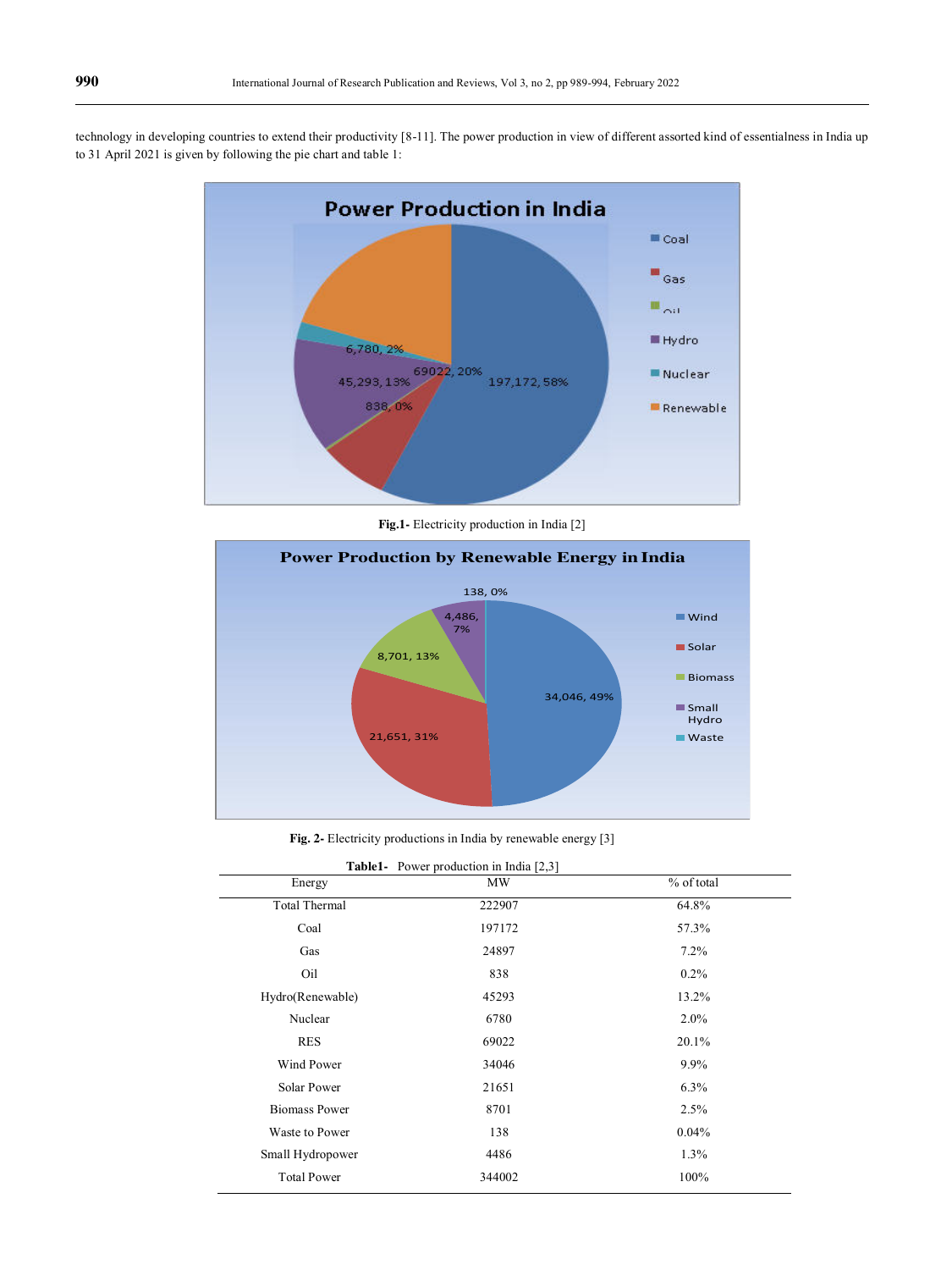Food scientists concluded that food is prevented from bacteria, yeast, and enzymes if the moisture constituents in the food are lowered in between 10% to 20% by wet basis. The flavor and most of the nutritional value is also preserved and concentrated [12-15]. Commonly used method for drying crop in developing country is open sun drying. In this process, the drying is by using shorter wavelength and also using the process of natural convection as the crops lie on the ground, due to this method the process is the cheapest and easily available as the source of energy is the sun. Among these limitations is the augmentation in crop loss due to partial drying which leads into fungal infection, worms, birds and rodent's germination, variability in climate and sudden weathering. Moreover, the ability of the sun to dry is a function of numbers of factors; therefore, uniformity is not easily achieved. Due to these inadequacies in O.S.D, it has led to the development of solar drying techniques. Solar drying provides products with more energy as compared to open sun condition hence increasing the vapor pressure of the moisture within the crop. Some different analysts were detected that different material properties of various kinds of PCM under different conditions and its applications in solar-based energy storage. A typical solar dryer better upon the normal O.S.D system in four necessary ways in which [13-20]:

- i. It is quicker. Materials will be dehydrated in dryer take less amount of time as compared to open sun drying. Solar dryers reduce drying times in two ways. In which, Firstly the transparent coating over the system intercepts heat within the dryer, elevating the temperature of the air. Secondly, the increasing the incident area of radiation that permits for larger insolation is found.
- ii. It is more efficient. Time required for drying of a product is decreased and the number of crops lost to decay is lowered after harvesting. Using the solar dryer, a bigger percentage of food is saved there for human consumption.
- iii. It is hygienic. Since controlled drying takes place hence less chance to be contaminated by pests and reducing the chance of the growth of toxic fungi.
- iv. It is healthier. Drying materials have retained their nutritional value such as vitamin c due to drying at the controlled environment. A new bonus is that crop can look better which boosts their market in the region and therefore provides higher money returns for the farmer.

The aim of this investigation is to build up an indirect solar-based dryer during which the crop is dried by the stream of hot air in drying chamber. The issues of low and medium scale load might be solved if the solar dryer is design and constructed with the consideration of limitations. The advantage and disadvantage of several solar dryers given below:

| Types of dryer | Advantage                           | <b>Disadvantage</b>                       |  |  |
|----------------|-------------------------------------|-------------------------------------------|--|--|
| Direct sun     | Lessexpensive                       | Damage food by UVradiation                |  |  |
|                | Simple<br>٠                         |                                           |  |  |
| Indirect sun   | Protection of product from UV<br>٠  | More complex                              |  |  |
|                | Negligible damage from              | In comparison of the direct solar         |  |  |
|                | environmenttemperature.             | dryerexpensive.                           |  |  |
| Mixed mode     | Less damage of product from extreme | More complex and expensive than directsun |  |  |
|                | temperature                         | Damage food by UVradiation                |  |  |
| Hybrid         | Without solar energy canbe operated | Expensive than othertype.                 |  |  |
|                | Food lossminimum                    | Dependence onfuel.                        |  |  |
|                | Better control of drying<br>٠       |                                           |  |  |
|                | Fuel mode dryer faster thansolar    |                                           |  |  |

So, along the above lines, this work will be upheld the importance of indirect mode solar-based drier that is reliable in simplicity and economically, constructed using of locally available materials and to check the execution of this solar dryer.

For the drying method and the improvement in the dryer, characteristics simulation plays an essential role. Many problems are associated with the moisture transfer of crop represented in the mathematical term. Analysist are stated that the moisture transfer in solid and crop are usually decreases as increasing dry time. Some assumptions about relating to the dryer are product geometry, mass diffusivity and conductivity can lead to some problems in defining the solar dryer character. Fick's second law is used in semi-theoretical approaches for design and construction of reliable solar dryer (Hazbavi et al., 2013). On the other hand, the analysis of drying of hazelnuts is taken to consider by five semi-theoretical and two empirical data and compare to the predetermined range of result within range of temperature 100-160°C (Ozdemir and Devres,1999). In this literature, examine the air temperature moisture, flow rate of air and drying rate of the dryer. It compares between the Indirect solar dryer performances with the performance of open sun exposed product. Karathanos and Belessiotis (1999) investigated about the high-sugar such as currant, sultana, fig, and plum are coming under the thin-layer process for drying the horticulture product. For determining the performance of the thin layer products such as fresh fruits, and shelled and unshelled pistachios, a mathematical model is developed who is reliable in the process and for modeling use Page equation. Lahsasni et al. (2004) examine about the prickly pear peel as the thin layer crop in the forced circulation dryer. Midilli–Kucuk (2003) was test the natural circulation dryer that gives a better experiment data as compared to previously given data of Doymaz, who investigate the performance of the black grapes in solar dryer who are situated in laboratory dryer. For defining the performance of black grapes, the equation is used given by Page. Yazdani et al. (2006) test on the pistachio and define the sorption isotherm of the product by the six varied model and also find the result is an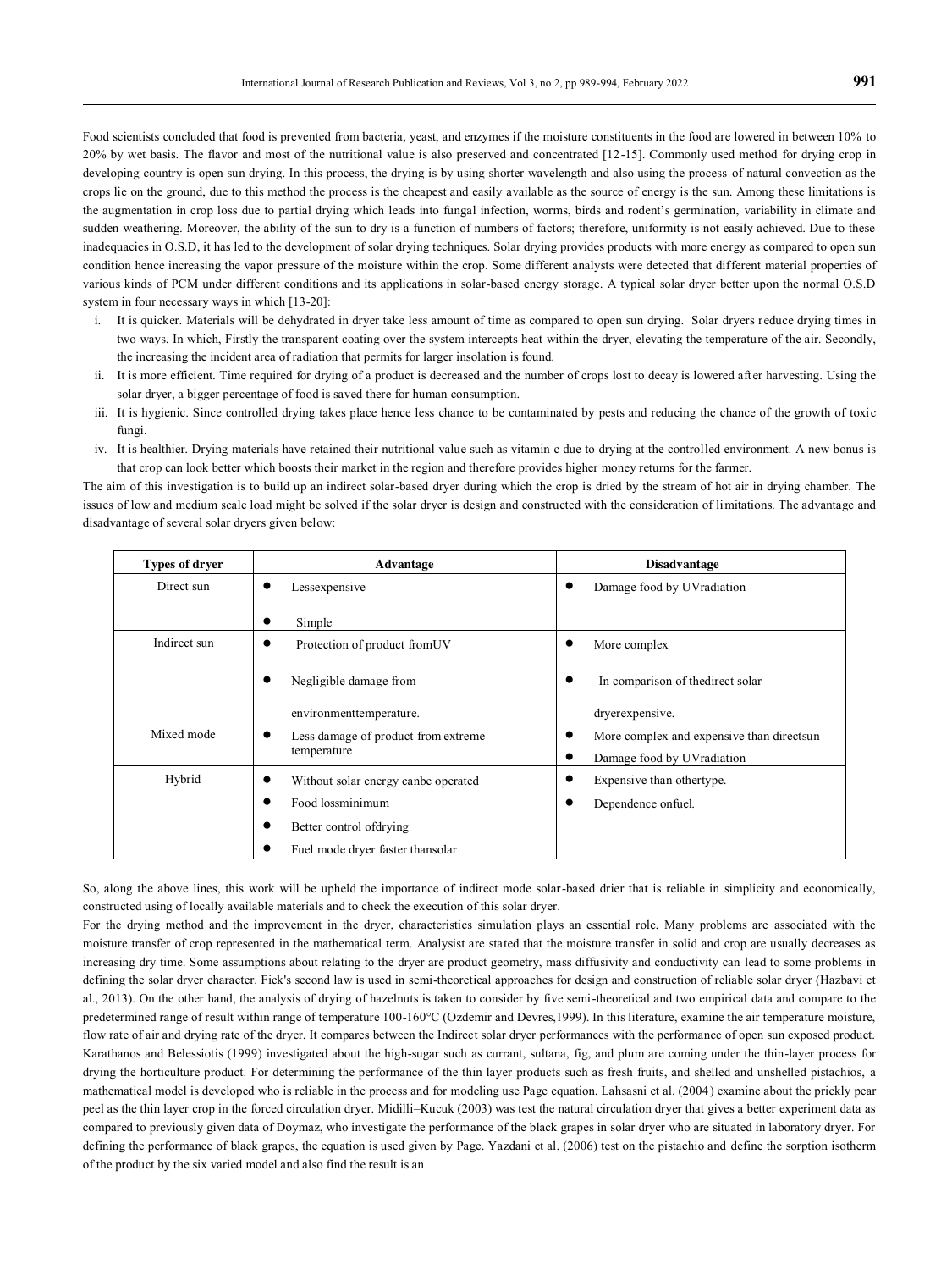experiment. The nearest or very less difference in between the experiment result and Smith model result is on the sorption isotherms of pistachio. The heat taken by pistachio for vaporisation of water was finding by using Clausius-Clapeyron equation at different- different temperature. Guine (2008), test was done on the pears which are at different operating condition. The purpose of this was an experiment in the evaluation of previously solar dryer by applying the diffusion-based model. The performance and properties of pear have examined by use of continuous convection dryer.

Since drying commonly use the strategy of thermally removing substances moisture up to the maximum point of a solid product. According to Sodha et al , drying depends upon the rate of moisture transfer inside the product that moves to the surface by diffusion method depending upon the kind of product. There are three modes of drying OSD, ISD, and DSD in presence of solar power. An effort has been created by Anwar and Tiwari for O.S.D for various crops using linear regression analysis. It's been discovered that convective heat transfer varies considerably from crop to crop because of the presence of various levels of moisture content. Their results are inside dryer 6-16% range uncertainty and in open environment 35% uncertainty in Kabuli chana.

Pawar et al. planned and manufactured a huge scale constrained convection solar based drying framework containing a variety of forty solar based collector and three drying trays with a blower .it had been shown that use of this category system was reliable and had a capability to save lots of giant amounts of fuel. It keeps the item clean and takes less time for dried a product than in OSD.

Wang et al. 20017 performed a practical test on a flat plate solar collector for defining the performance of the system in presence of thermal storage. In this experiment, analyze the result which is coming to experimental data and a newly developed model gives the satisfactory result. The heat extraction power increases and the heat extraction time decreases with increase in the volume flow rate of HTF. In the study, it was found that when the volume flow rate increased from100 m3/h to 150 and 200 m3/h, respectively, the heat extraction power will increase by 10% and 26% and the heat extraction time will decrease by 8% and 20%.

Akinola et al. 2006 [24], constructed an unbiased evaluation of a mixed mode solar dryer. The concluding investigation of the dryer has shown that in addition to drying the cabinet drying more effective than sun drying as well as energy is also saved. It has an average energetic capacity of 50% and a thermal efficiency of 66.95%. Gupta et.al 2008.

the absorber plate of solar wind heater and their characteristics changes is defined by the complete analysis of various types of artificial roughness geometry present on absorber plate. The dryer was design, fabricated and tested at different-different condition. It was showed that after apply blower the temperature was reduced but mass flow rate increase of air. Srivastava et al., built up a mathematical model to analyze the thermal characteristics of four varied types of solar wind collectors in specific environmental conditions. This experiment is related to the experimental inspection of a thermal attribute of the SDS for a clear day in an overall climate. Experimental data has been saved for a period of seven hours a day for two days. To determine the impact of air mass flow rate on the thermal performance the information is taken throughout the day once radiation doesn't vary from 10:30 AM o'clock to 11:30 AM o'clock. The experimental information obtained through measurement for the most common day is done using the first law efficiency and second law efficiency approach so that collector efficiency and dryer efficiency and air mass flow rate can be determined.

The ideas of solar radiation energy during the rainy season or while solar energy availability is inadequate and to be become always the factor of attraction amongst researchers. Among numerous thermal energy storage techniques, LHS is mainly used as comparing sensible heat storage due to provide an excessive energy storage density and its capability to keep energy at a steady temp to the phase transition temp of the energy storage substance. Since the behavior of solar irradiation energy is highly irregular, unpredictable and available only during some daytime hours hence its application requires efficient THS so that in night gives the energy which is stored in day-time [10]. Literature exhibits that examine the feasibility of the use of [LHS] with paraffin wax as a phase (PCM) exchange to extra sun energy and launch it when the provision is inadequate or no longer available. Sharma et al. 1999 [27], attempted to find an appropriate PCM for different purposes a reasonable heat exchanger with approaches to improve heat exchange to give an assortment of plans to store the heat utilizing PCM for various applications.

Khudhair et al., has looked into the work on energy protection in building applications with warm energy stockpiling by inactive warmth utilizing PCM materials Energy storage in the walls, ceiling and ground of a constructing can be more desirable with the aid of encapsulating suitable PCM substances within those surfaces that seize the solar energy from inside wall of room at once and increases human comfort via reducing the frequency of inner temp swings and so temp is maintained towards the favored temp for an extended period of time.

Alkilani et al. (2009) has an investigation of a thermal attribute of the exit air from a PCM unit consisting of containing a mixture of paraffin wax and Al powder using of cylinder type collector.

Shukla et al., has done an experiment on drying of open house and greenhouse and has evaluated the convective heat and mass transfer coefficient as the depending on climatic parameters. It was found that there was more heat and mass transfer in OSD comparison to a natural convection greenhouse drying. However, its value more in forced circulation greenhouse drying in compare with natural mode O.S.D. The goal of the investigation is to predict and verify the thermal model of the dryer with PCM as energy storage and alternative energy backup system.

Bansal and Buddhi designs constructs and investigate the performance of solar dryer with incorporate PCM for energy stored in the solar collector. The research on the incorporation of PCM stockpiling with sun-oriented is less published. Enibe examined the execution of a characteristics sun-based air warming framework with PCM energy stockpiling for product drying and egg incubation. In that review, PCM was set up in modules with the module'sequipage over the absorber plate. Not the much work has been performed on constrained flow sun-powered dryers with PCM stockpiling. In the present examination, the forced circulation solar dryer with use of PCM container has examined. A PCM container was created likewise to a shell and tube heat exchanger. The manufactured compartment was put in a solar-powered dryer and studies were directed on with and without loading the item into the dryer. The charging and releasing of PCM have additionally been explored.

Mohan raj et al., were designed and constructed an indirectly forced convection solar dryer combined with PCM for chili drying. The using of phase change material prolonged the drying time with the aid of approximately 4 hr. in keeping with the day. The moisture content of chili reduces 72.8% (wb) to become 9.7% and 9.2% (wb) in the lower and upper zone of dryer respectively at some stage in the drying procedure. The thermal efficiency of set-up was expected at approximately 21% and specific moisture extraction charge changed into estimated at approximately 0.87 kg/kW h. On the starting of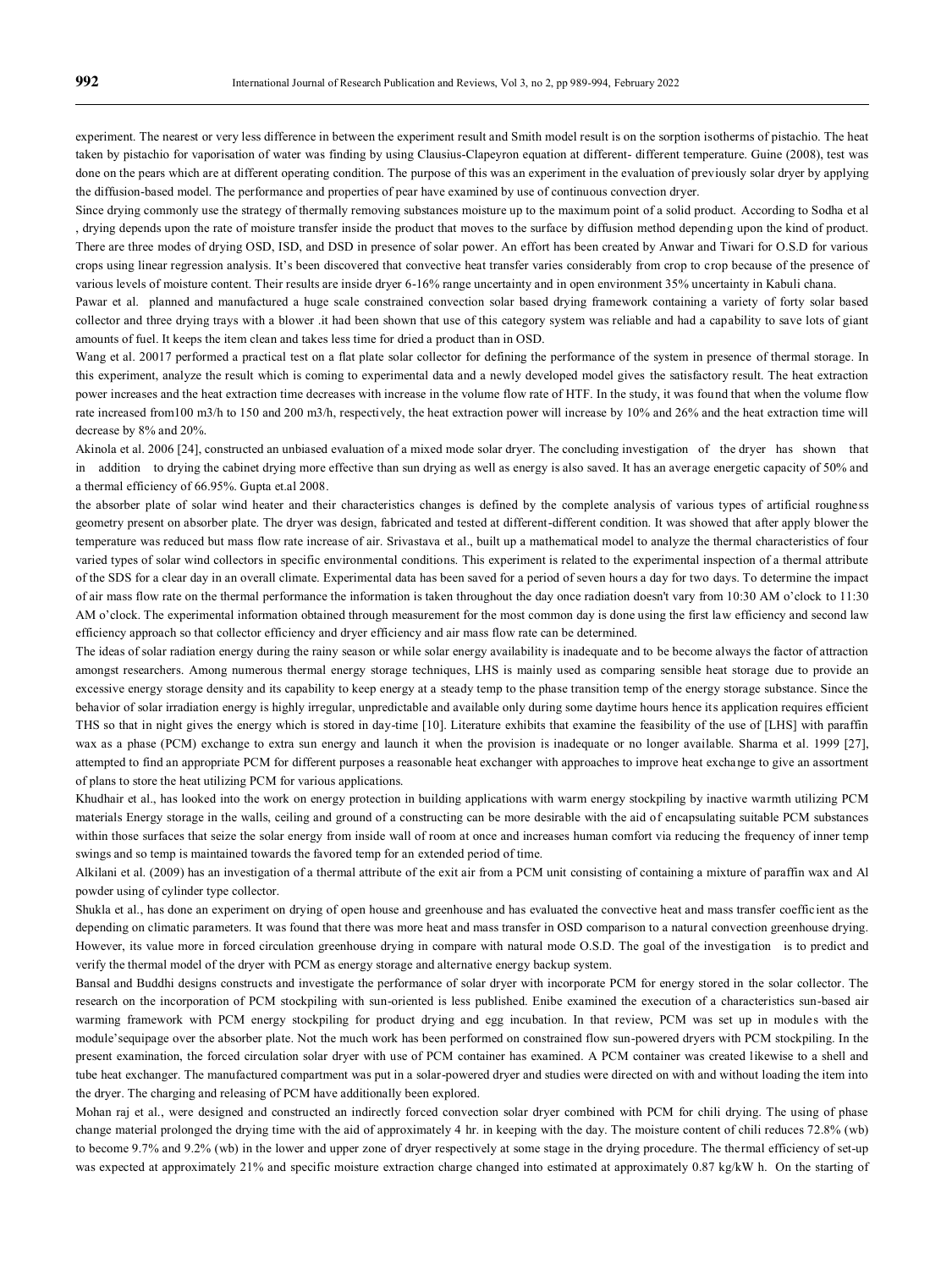drying the exit air humidity value were larger increases by using approximately 89 % and, it reduces as time expanded. In the final stage of drying the outlet air temperature, air humidity has become constant at approximately 60% as time increases the drying rate reduces.

Kumar et al. (2017) was performed an analysis on characteristics of green chili with the use of varied dryer. They had use tray type dryer and hot air oven dryer for drying chili at 50°C, 60°C and 70°C of varied temperature. They found that in dryer initial moisture content of chili reduce from 84.20% (wb) to 10.35%, 8.41%, 9.71% at 50°C, 60°C and 70°C in 10,10 and 9 hours in respectively. In hot air oven the moisture of green chili reduces from 84.20% to 15.28%, 13.66% and 15.17% at 50°C, 60°C and 70°C in 12, 12 and 11 hours respectively. They had seen that the hot air oven tak ing more time as compared solar dryer.

Andrew et al. (2013) investigates an indirect natural convection sun-powered dryer utilizes biomass reinforcement burner set up PCM for drying pepper berries. The point of the biomass reinforcement burner was to reduce the drying time and counteract molds developed on dried items. The created sunpowered dryer took 11 hours of daytime sun radiation and 6-hour periods of the evening time with biomass consuming for drying berries and dried items were of high nutritive quality. It took 5-7 days for the same drying process for solar technique and was depending on the accessibility of sun-based radiation.

Kumar et al. (2011) determine the coefficient value of heat transfer in the solar dryer and O.S.D of papad in open sun and indoor forced convection drying modes are 3.54 and 1.55 W/m2°C. The Nusselt number equation was solved by using linear regression analysis.

Muazu et al. (2012) investigation the performance a built forced air–convection frits and vegetable dryer of 20 kg ability including tray dryer, heat exchanger, air blower and combustion chamber. The use of okra of sliced length 3mm and 6mm and 3mm for tomatoes, there was a reduction in drying time as towards O.S.D.

Lamharrar et al. (2015) was studied drying performance of the thin layer forced solar dryer of herba-alba of North Africa. In Morocco, this plant is utilised in a diabetes remedy. The solar drying is effective for retaining the nutrition value of horticulture products, so it was essential to know the process of drying and storage for Artemisia herba-alba. The drying nature of Artemisia herba-alba turned into investigated within the ranges of 28 to 39°C of ambient air temperature, 50°C to 80°C of drying air temperature, 30 to 33.5 %, of relative humidity and 0.056 m3s-1 of drying air flow rate. Then statistical models had been tested for becoming the experimental drying curves. The Midilli-Kuck model has used for dying the curves of Artemisia herba-alba. The drying performance is in this type of solar dryer depending upon air temperature.

Ayushi Singh (2016), A natural convection mixed mode solar dryer was designed, fabricated and tested under various conditions of loading and collector. The water content of potato is reduced from 80-85% to 3% of wet basis. The temperature of the rectangular pipe collector was finding 10-43°C greater than the ambient air temperature in between 10 am to 1 pm.

Vijayan (2005) was fabricated and performed an experiment on forced convection indirect solar dryer for drying potato sliced at Coimbatore Institute of Engineering and technology. They also compare the characteristics of dryer product with open sun. The moisture content of potato was reduced from 85% to 14% at constant mass flow rate 0.058 kg/s within the drying period 4 hours, whereas open sun drying taking 5 hours for drying potato sliced with same boundary condition. The efficiency of solar was found in between 20% -32% ranges.

Hossam et al. (2017), experimentally performed the performance of HDH desalination machine with a new zigzag packing made from aluminum sheets. The execution of an indirect solar oriented dryer combined with HDH desalination framework studies. The performance of the proposed framework is tentatively examined. Use the two- stage dryer stepped forwards the MR by 71.78% in comparison to single stage dryer.

Wang et al. (2017), Investigated, an indirect constrained convection solar-powered dryer with the assistant heating device has been used in mango sliced drying. The dryer comprises a tube sunlight-based air collector, fan, PCM container, drying chamber, and control framework. The particular moisture extraction rate (MER) at 52°C temperature was 1.67 (kg water/kWh). Moreover, the hypothetical outcomes uncovered that the Page's model was the most fitting model for evaluating and calculating the performance of mango slices.

### **2. CONCLUSION**

- In the studies, it is finding that the drying temperature range of ISD is 52°C -60°C. The temperature of the drying chamber depends upon solar irradiation and space of a solar air heater.
- The drying rate observed is higher in forced convection solar dryer as compared to the natural convection solar dryer.
- Solar dryer efficiency is increases if incorporated the PCM with the solar dryer.
- The product quality is better in the indirect mode of the solar dryer as compare to other type of drying method.
- The moisture loss and drying time of the product are mainly depending upon the mass flow rate of hot air.
- For decreasing the dependency on solar energy, we use dryer who is incorporate with PCM or fuel.

#### **REFERENCES**

- APEDA (2016) Agricultural & Processed Food Products Export Development Authority, Ministry of Commerce & Industry, GOI," *National Programme for Organic Production (NPOP)*. [Online]. Available: http://apeda.gov.in/apedawebsite/%0A
- El-sebaii AA, Shalaby SM. Solar drying of agricultural products: a review. RenewSustain Energy Rev 2012;16:37–43. https://doi.org/10.1016/j.rser.2011.07.134.
- Lamidi RO, Jiang L, Pathare PB, Wang YD, Roskilly AP. Recent advances in sustainabledrying of agricultural produce: a review. Appl Energy2019;233– 234:367–85. https://doi.org/10.1016/J.APENERGY.2018.10.044.
- Kumar R, Rosen MA. A critical review of photovoltaic-thermal solar collectors forair heating. Appl Energy 2011;88:3603–14. https://doi.org/10.1016/j.apenergy.2011.04.044.
- S. K. Shukla (2008) Evaluation of Convective Heat and Mass Transfer in Open Sun and Green House Drying. *Proc. 2008 ASME Summer Heat Transf. Conf. HT2008*, 1–5.